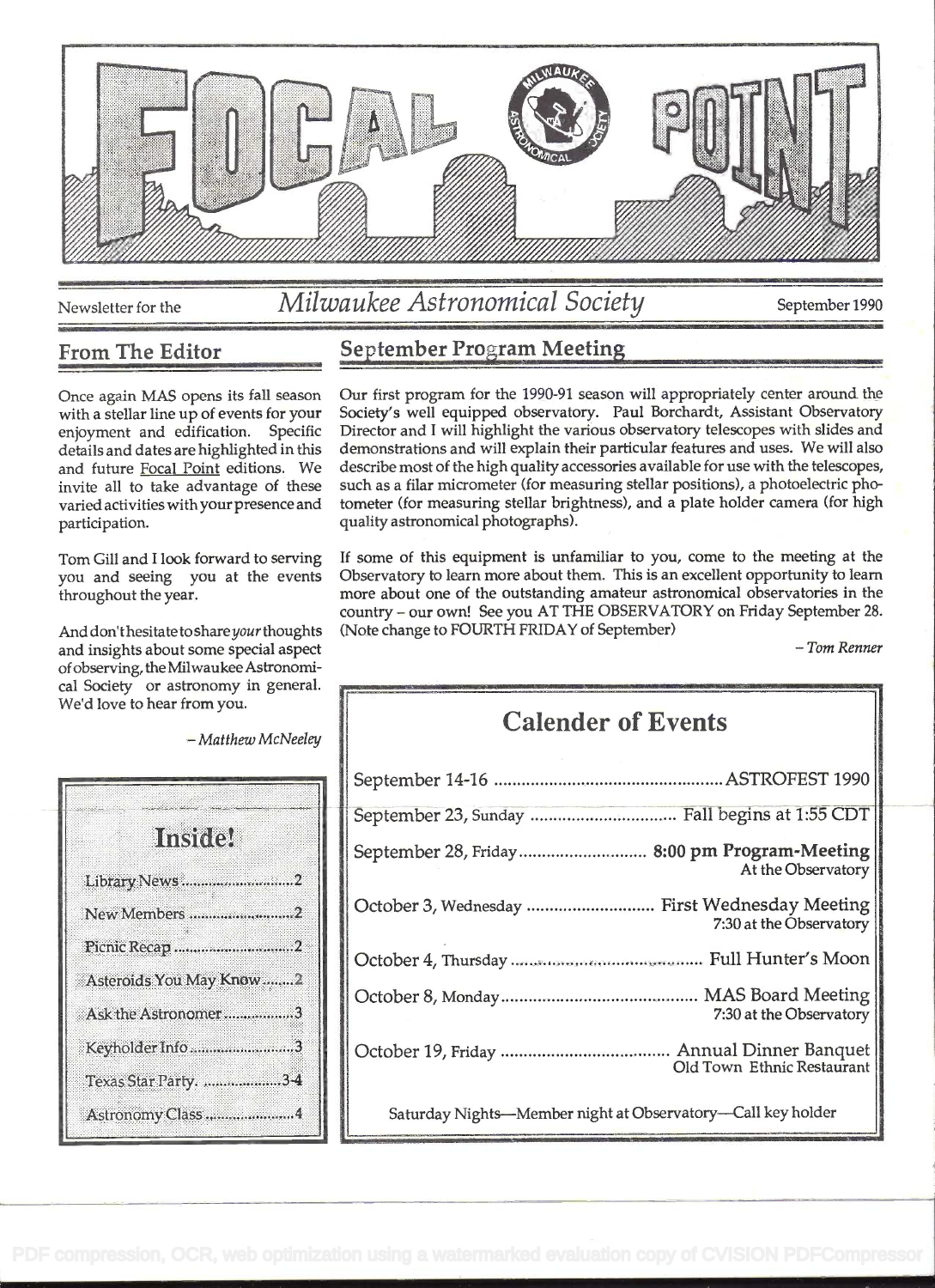Library News by Sally Waraczynski

You might recall that our March speaker, Richard Dreiser, offered the Society a book from the Yerkes Observatory collection entitled Revised MK Spectral Atlas for Stars Earlier Than the Sun by W. W. Morgan, et al. We have since acquired the portfolio of plate reproductions and handbook. Obviously, this is a professional level study of historical significance. It and other books in the card catalog with call numbers headed by HIST are in the HISTorical collection currently kept at my home and available by request.

MAS Master Meteor Miner, Rob Reisener, has donated Meteorites: Their Record of Early Solar System History by John Wasson. Coupled with astrophysical knowledge, petrochemical analysis attempts to trace meteoritic minerals as far back as the collapsing interstellar cloud.

We are also grateful to Rob for his gift of six Indochinite tektites from his extensive collection. They are on display in the lecture room.

Available at the September meeting: Library resources listed by subject, title and author. Data entry and printing of this very handy guide courtesy of Tom Renner.

Review: Photonics, 35th edition.

What's this weird technical language that your kids are coming home from school with, such as, "The nematic phase in a mixture of ordinary and polarized light through the focal point of a lens causes the calcite Nicol prism to eliminate the remainder of the ordinary light." What's that again?!

Now's your chance to catch up on your technical terms and sayings with the illustrated Photonics Dictionary. The Dictionary is part of a four book set that also includes a Corporate Guide, Buyers Guide, and Design Application Guide. The Application Guide gets deep into imaging mensuration, coding and compression - great ideas for class projects.When I brought this set of books to a MAS meeting, the young adults and computer buffs had a hard time putting them down. Now that the MAS has purchased electric eyes for the large telescope, this is the perfect set of books. (Donated by Dorothy and Jim Kube)

-Jim Kube

## LeRoy Simandi Passes Away

This summer, MAS was saddened by the loss of LeRoy Simandl, a true friend and dedicated member of the Society. LeRoy served as Focal Point editor for over two decades. At the May meeting, LeRoy received a standing ovation and a plaque in recognition of his service to our Society. Our condolences to Florence and the Simandi family.

#### 1990 Picnic - Fun, and Guess What - No rain!

Well, almost no rain. 147 raindrops fell the minute the grills were lit, but never amounted to anything serious. So the 1990 MAS Family Picnic was enjoyed by a dry and happy group. Special thanks go to the door prize sponsors:

• Orion • Televue • Seeing Double • Chest Works • Peter Smitka • Milwaukee Map · American Scientific · F&W Telescopes · Lumicon · Milwaukee Map • American Scientific • F&W Telescopes • Lumicon • The Cards<br>Caledonia Graphic s • Innovative Energies, Inc • Astro Cards aledonia Graphic's «Innovative Eneryi:<br>ogerTuthi1 • Spectra Astro Systems

Note: A few prizes arrived late and will be awarded at the September meeting.

## Gre enbush-Andromeda

Our fall Greenbush Star Party and campout will take place on Friday - Saturday October 12 - 13 Greenbush Kettle Morraine, campsite #5 & #6. A waning moon will allow the Andromeda Galaxy to glitter along with other autumnal delights. Bring your tent, telescope and firewood. Please call Paul Borchardt one week in advance if attending. Campers must pay \$2 per day per person plus vehicle registration (\$3.50 per day or \$14 annual sticker). For more info, contact Paul at 781-0169.

#### New Members

The follwoing new members were recently announced by the MAS Board.

Ron Fintak, Jr. - Whitefish Bay

Martha Kelty - Milwaukee

J. Kent Niisson- Sheboygan

David L. Vollmar - Elm Grove

Martin C. and Joanne Brunet, Jr.<br>-Waukesha

The Society extends them all a big welcome! When you see them at a meeting or other event, introduce yourself!

#### Asteroids You May Know

Congratulations to members Richard Berry and David Eicher for the honor recently bestowed to each by the International Astronomical Union for their work in promoting amateur astronomy through published works including: Astronomy and Deep Sky Magazines. The I.A.U. has given permanent names to two newly discovered asteroids; henceforth the new asteroids will be 3684 Berry and 3617 Eicher.

Dues are Due!

See attachment for renewal info.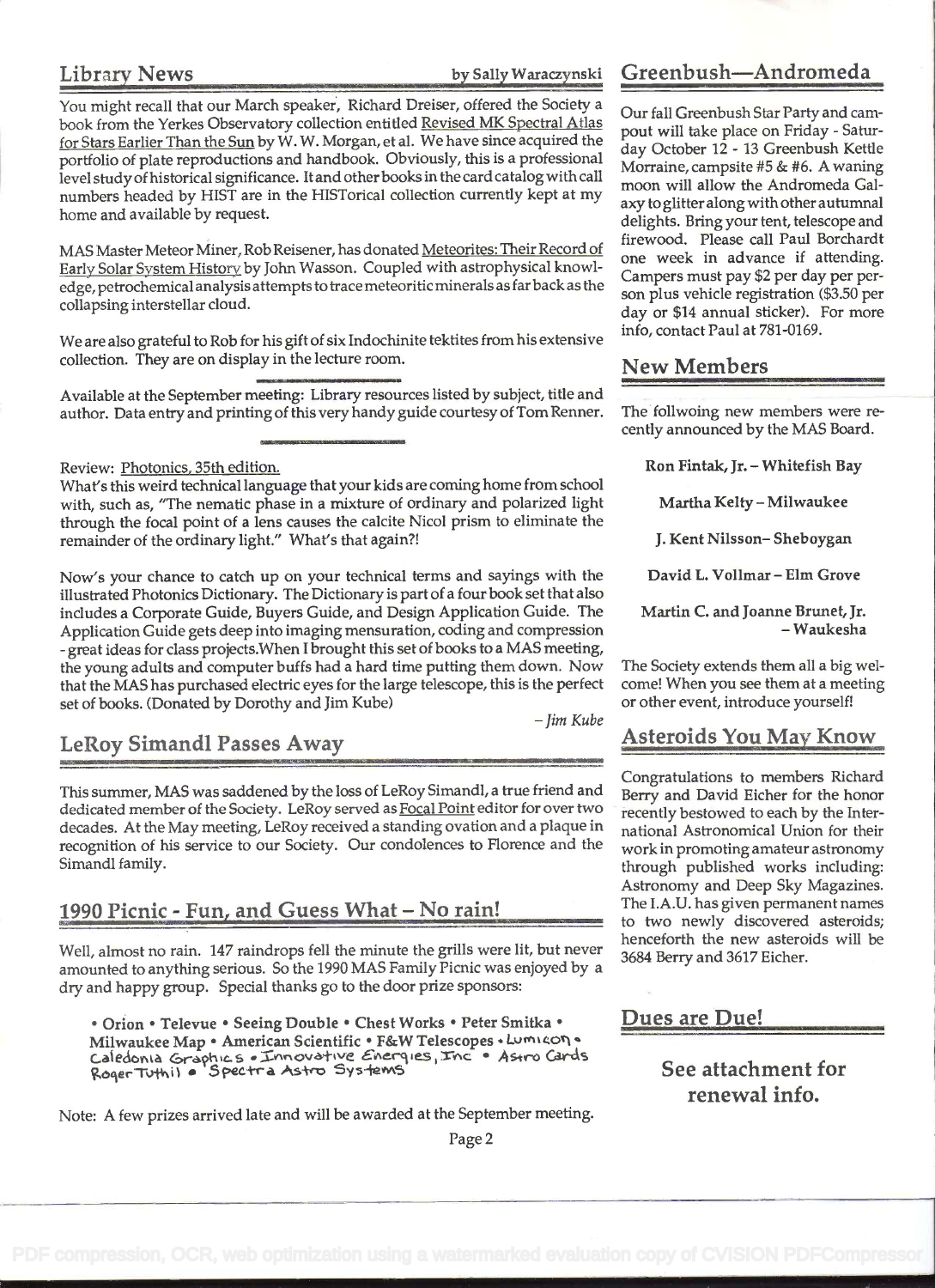

Most distances in the sky are measured in degrees except for the right ascension of a star, which is measured in units of time: hours, minutes and seconds. Why is this?<br>Running Late –

#### Dear Running,

Present methods of determining posifions on a sphere go way back to Greek geometers, who used two sets of imaginary lines, one running east to west and the other north and south. On the Earth, we use a system of latitude and longibide lines to determine positions on the globe. Both are measured in degrees. On the celestial sphere, things are different. Latitude (E-W) in the sky is called declination and measured in degrees, while longitude (N-S) is called right ascension in units of clock time.

One reason is the positioning of the Sun relative to the stars, which are not visible during the day. One method was to time the passage of the Sun, then at night a star, across an imaginary line running due south, called the meridian. The time difference determined the angular distance hence the Sun's position among the stars. This method is still in use today. In the days before machines counted for us, why bother with an error-prone calculation. Leave the position in units of time! Not everyone is an Einstein and most people hadn't even heard of him in those days!

Another reason is the nature of right ascension lines themselves. At the celestial equator, hours of right ascension are 15 degrees apart but meet at the north and south celestial poles. So the angular distance is not the same everywhere! The angle is related to the cosine of the distance from the equator. Can you imagine someone without a computer or calculator trying to calculate the cosine of an angle? I'd keep the measurements in time, wouldn't you?

#### nothing SPURious about those TEXAS skies

#### - by Dorothy Kube

Astronomer Texas Star Party beginning on May 21 At last the long drive was over. We drove our RV (packed to its Chandrasekhar Limit) through the gates of Prude Ranch in the Davis Mts. The would continuefora week-long astronomers' dream.

> After checking in, we proceeded to set up our scope. Notlongafter that, one of the ranch dogs came over and began claiming his territory on the scope base. He waschased awaybefore any damage was done. We hoped this was not some kind of omen.

> Every style and size of scope imaginable was poised and ready. The largest was a 25" Dobsonian. A 17.5" diameter binocular scope had a steady stream of curious viewers. Technology varied from computerized equipment to a poorman's Teirad consisting of a block of wood taped to the scope with paperclips for sighting.

> The near 100 degree daytime temps kept the nights mild enough for light clothing. And those nights! Just when you thought it was dark, it got darker. Some familiar constellations became hard to pickoutamongthe unbelievable amount of background stars. The Milky Way actuallycasta shadow ona piece of paper. A very beautiful portion looked like steam coming from the spout of the Teapot. It had a greenish hue like a swatch of Northern Lights. Fainter patches seemed to boil over onto Scorpius' tail. Of course, the first thing I had to see was Omega Centauri. As always, its hypnotic spell kept my eye glued to the scope. The 30.6 latitude and mountain ridges kept the Southern Cross and Jewel Box just out of reach.

Comet Austin made up for that. On May 20 it was below Delphinus at about grooves, sunsp 5th mag. and 10 arcminutes in my 24mm prominences. 5th mag. and 10 arcminutes in my 24mm wide angle eyepiece. Looking like a fuzzball, it had a brighter dot on the left which seemed like a nucleus. No tail

cont. next col.

| <b>Saturday Nite</b><br>Keyholders |                                     |  |  |
|------------------------------------|-------------------------------------|--|--|
| September 15                       | <b>Terry Ross</b><br>784-2093       |  |  |
| September 22                       | <b>Frank Roldan</b><br>608-787-1730 |  |  |
| September 29                       | Tom Schmidtkunz<br>784-0253         |  |  |
| October 6                          | <b>Peter Smitka</b><br>785-0926     |  |  |
| October 13                         | <b>Virgil Tangney</b><br>327-7976   |  |  |
| October 20                         | James Toeller<br>352-7144           |  |  |

was discernible. By May 25th, it had already crossed over most of Aquilla. Clouds and haze prevented anymore tracking.

Skiesthreatened all week, butwere never completely overcast. One big storm sent everyone scurryingfor their equipment. Most of those clouds cleared early, but all night continuous lightning could be seen at a distance behind the ridges. Despite the clouds, I still managed to bag some NCC objects and had fun entering them in the Observing Olympics. All entrants received certificates. The low humidity did not contribute to good seeing. Stars twinkled more than at home, but the dew-guard-was-neverneeded. It was so dry, dust got into everything. One breezy day, a dust devil swirled across our camping area. Luckily it was a tamer one.

A rare opportunity was a chance to view the Sun. A C-8 with a 3" light cap and a H-alpha DayStar filter with heat rejectionpassed lightin aband 0.5 angstroms wide showed a red image. An 84 degree field, wide scan 32mm eyepiece showed grooves, sunspots of various sizes, and Surprisingly, prominencesalongthe solar limb never moved. It was like a photograph. A 4" refractor with a Thousand Oaks mylar fluoride

cont. next page